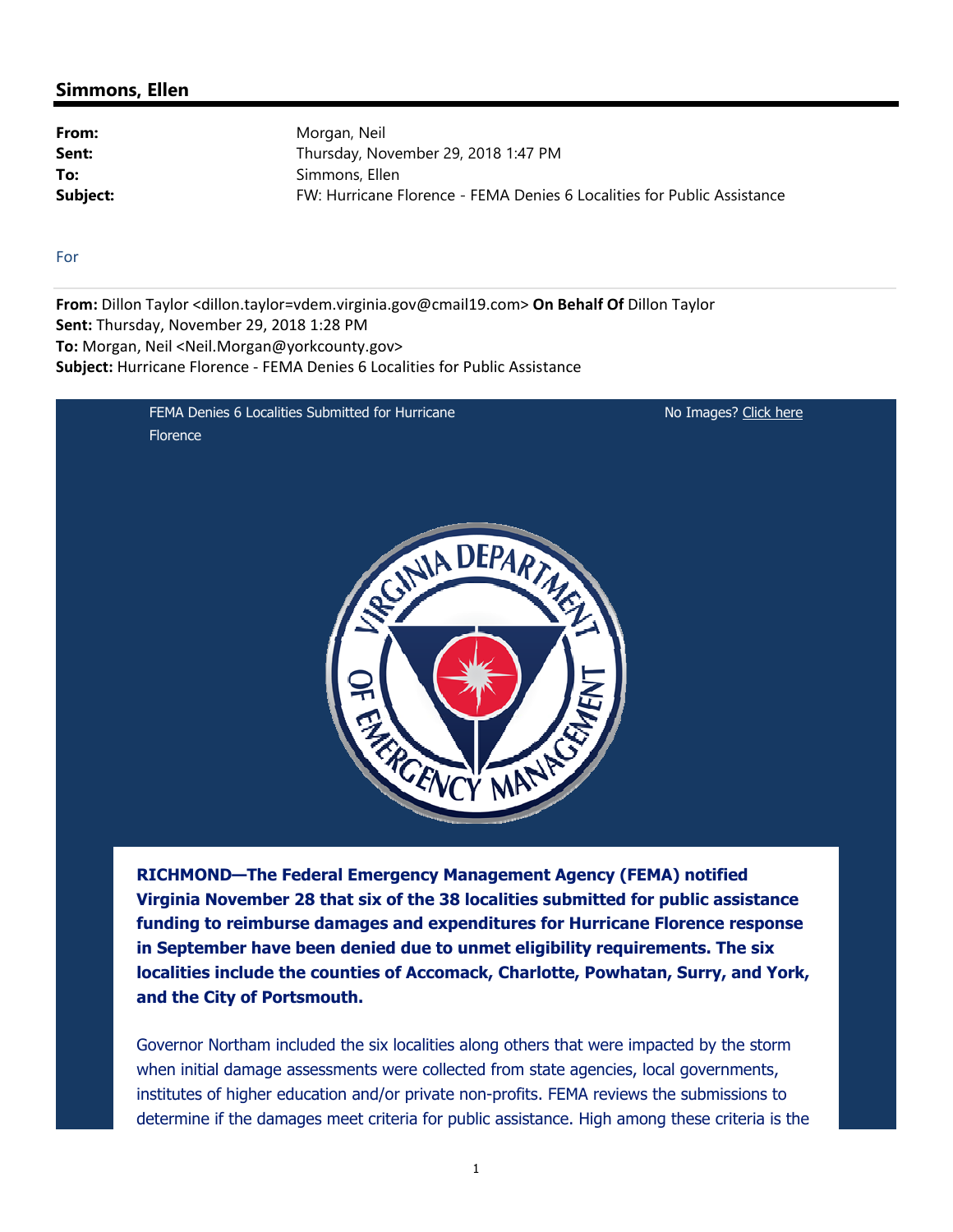requirement that damages exceed \$1.50 per Virginia citizen and \$3.78 per county citizen in order for the locality's costs to be eligible for reimbursement.

"While it is disappointing that these six localities are ineligible for this federal aid, VDEM and other state agency partners will continue working closely with these localities to support the recovery process from this storm," said VDEM State Coordinator Jeff Stern. "We will work with the localities to determine if any additional costs have been overlooked that may make us eligible to appeal the decision to FEMA."

More details about the six denied localities are included below:

**Accomack County:** Accomack County government, Department of Military Affairs, State Police and VDOT submitted initial damage assessments. However, the cost reported by VDOT for damage to a bridge could not be included as it was determined that the damage was not caused by Hurricane Florence. This dropped the jurisdiction below its per capita requirement.

**Charlotte County:** State Police and VDOT submitted initial damage assessments. After inspecting damages reported by VDOT to roads and bridges, the costs came in lower than initially estimated. This dropped the jurisdiction below its per capita.

**Portsmouth:** Portsmouth City government, Department of Behavioral Health and Developmental Services, Department of Military Affairs, and the Port Authority submitted initial damage assessments. The joint FEMA/VDEM team reviewed all submitted cost estimates by the city but after review for eligibility, several costs decreased, dropping the jurisdiction below its per capita.

**Powhatan County:** Department of Military Affairs, VDOT, VDEM and Department of Corrections submitted initial damage assessments. The initial estimated costs reported by Corrections for debris removal were higher than actual projected costs. This dropped the jurisdiction below its per capita.

**Surry County:** Surry County government and State Police submitted initial damage assessments. The initial costs estimates submitted by the county included both eligible and ineligible costs. After removing ineligible costs, this jurisdiction dropped below its per capita.

**York County:** York County government, State Police, VDOT and VDEM submitted initial damage assessments. The joint FEMA/VDEM team reviewed all submitted cost estimates but after review for eligibility, this jurisdiction dropped below its per capita.

During the course of reviewing costs for Hurricane Florence, 38 total localities were reviewed as potentially eligible for reimbursements. Of those 38, six were denied and 32 moved forward. Eligible communities include:

Counties of: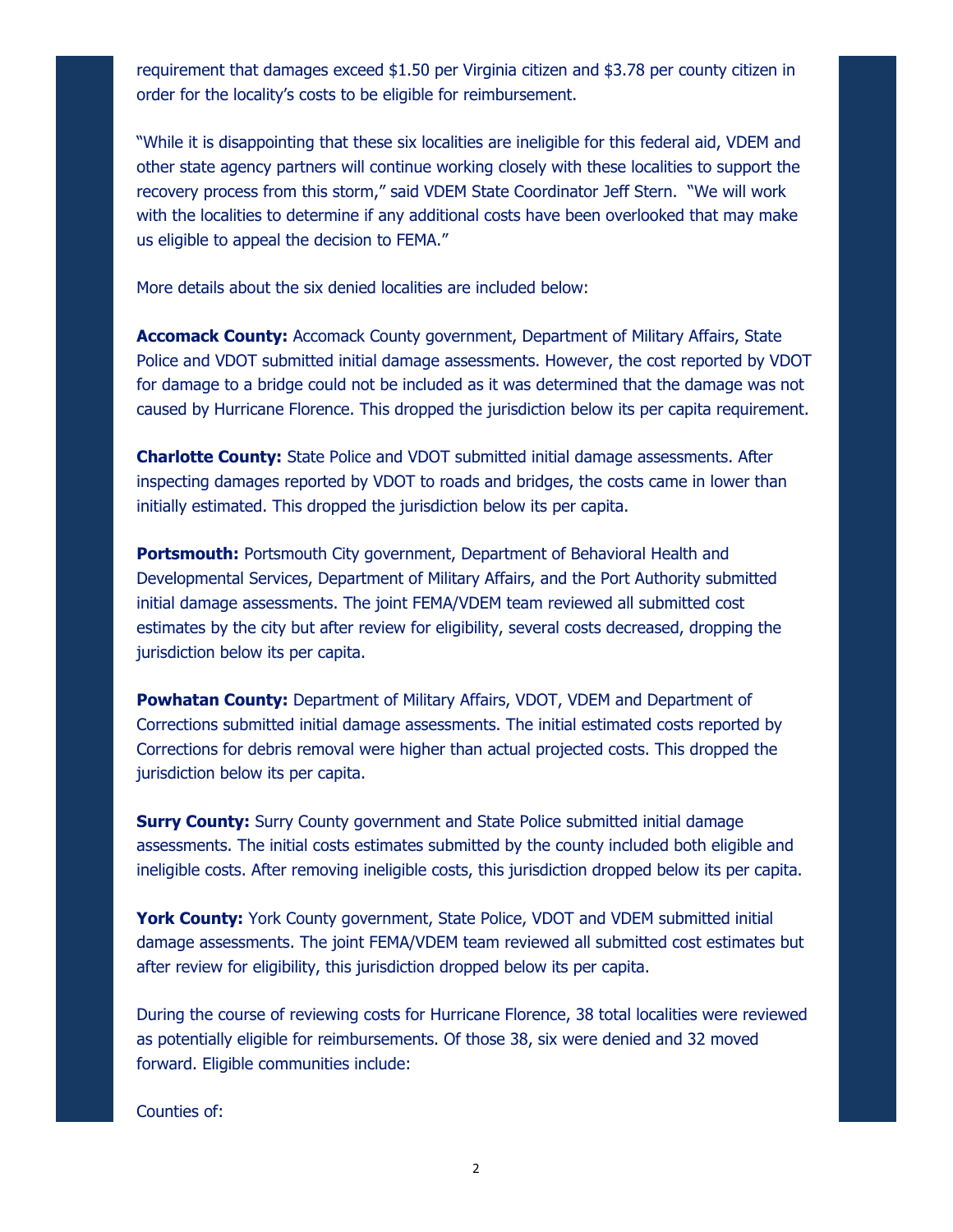- · Botetourt
- · Charles City
- · Chesterfield
- · Craig
- · Floyd
- · Franklin
- · Grayson
- · Halifax
- · Henry
- · Isle of Wight
- · King and Queen
- · King William
- · Lancaster
- · Lunenburg
- · Mathews
- · Mecklenburg
- · Nelson
- · Northumberland
- · Nottoway
- · Patrick
- · Pittsylvania
- · Russell
- · Pulaski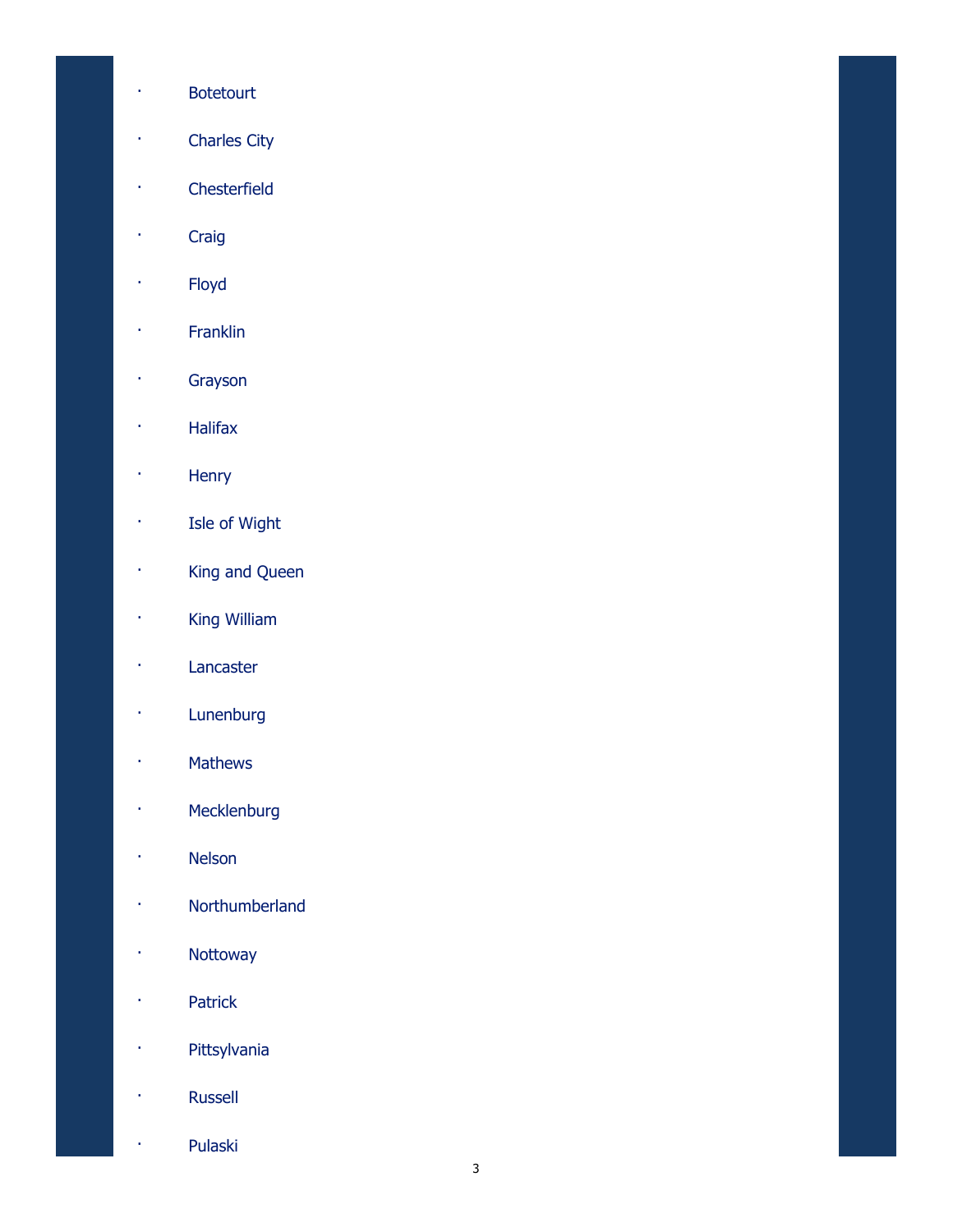#### · Roanoke

#### Cities of:

- **Bristol**
- **Danville**
- **Franklin**
- · Hampton
- **Martinsville**
- **Newport News**
- **Richmond**
- · Williamsburg

#### **Public Assistance Eligibility**

Federal funding is available to state, tribal, and eligible local governments, and certain private nonprofit organizations on a cost-sharing basis for emergency work and the repair and replacement of facilities damaged by Hurricane Florence. Federal funding is also available on a cost-sharing basis for hazard mitigation measures for all areas statewide. Private property owners must apply through their local government for potential hazard mitigation projects.

This funding may include:

- Payment of not less than 75 percent of the eligible costs for debris removal and emergency protective measures taken to save lives and protect property and public health. Emergency protective measures assistance, including direct federal assistance is available to the Commonwealth, tribal and local governments, as well as certain private non-profit organizations on a cost-sharing basis.
- Payment of not less than 75 percent of the eligible costs for repairing or replacing damaged public facilities, such as roads, bridges, utilities, buildings, schools, recreational areas, and similar publicly owned property, as well as certain private non-profit organizations engaged in community service activities.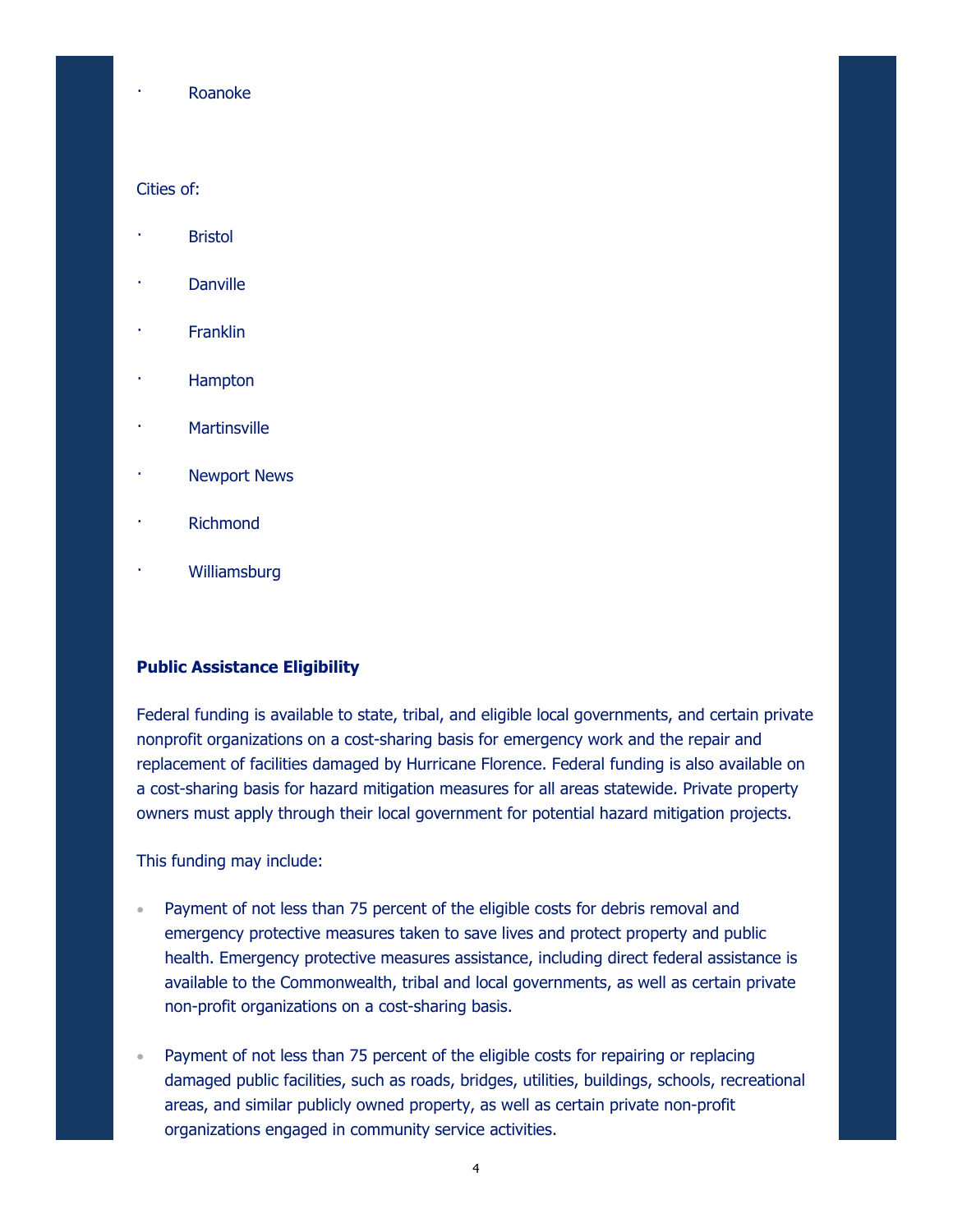Payment of not more than 75 percent of the approved costs for hazard mitigation projects undertaken by the Commonwealth, tribal, and local governments to prevent or reduce long-term risk to life and property from natural disasters. 

#### **How Federal Disaster Funds Are Awarded**

After initial response efforts, communities must determine the amount of damage to homes, businesses and infrastructure. Localities must submit an initial damage assessment to the Virginia Emergency Operations Center, usually within 72 hours. If the damage appears significant, then a team of state and federal personnel may perform an additional assessment.

If the damages appear to meet federal criteria, the Governor may request a presidential declaration. Only the President has the authority to approve the request, and an approval is not automatic. A federal declaration must include the locality's name in order to receive aid.

To learn more about FEMA's public assistance program, visit https://www.fema.gov/medialibrary-data/1534520705607-

3c8e6422a44db5de4885b516b183b7ce/PublicAssistanceFactSheetJune2017\_Updated2018.pdf

Once awarded by FEMA and the President, the Virginia Department of Emergency Management coordinates local government projects and administers the funding on behalf of FEMA. For more information, visit http://www.vaemergency.gov/prepare-recover/.



Virginia Department of Emergency Management Governmental Affairs 10501 Trade Court N. Chesterfield, VA 23236

Press Inquiries - Jeff Caldwell - 804-897-9730 Governmental Affairs - Dillon Taylor - 804-543-0055 Public Affairs - Adam Zubowsky - 804-897-9731



Preferences | Unsubscribe